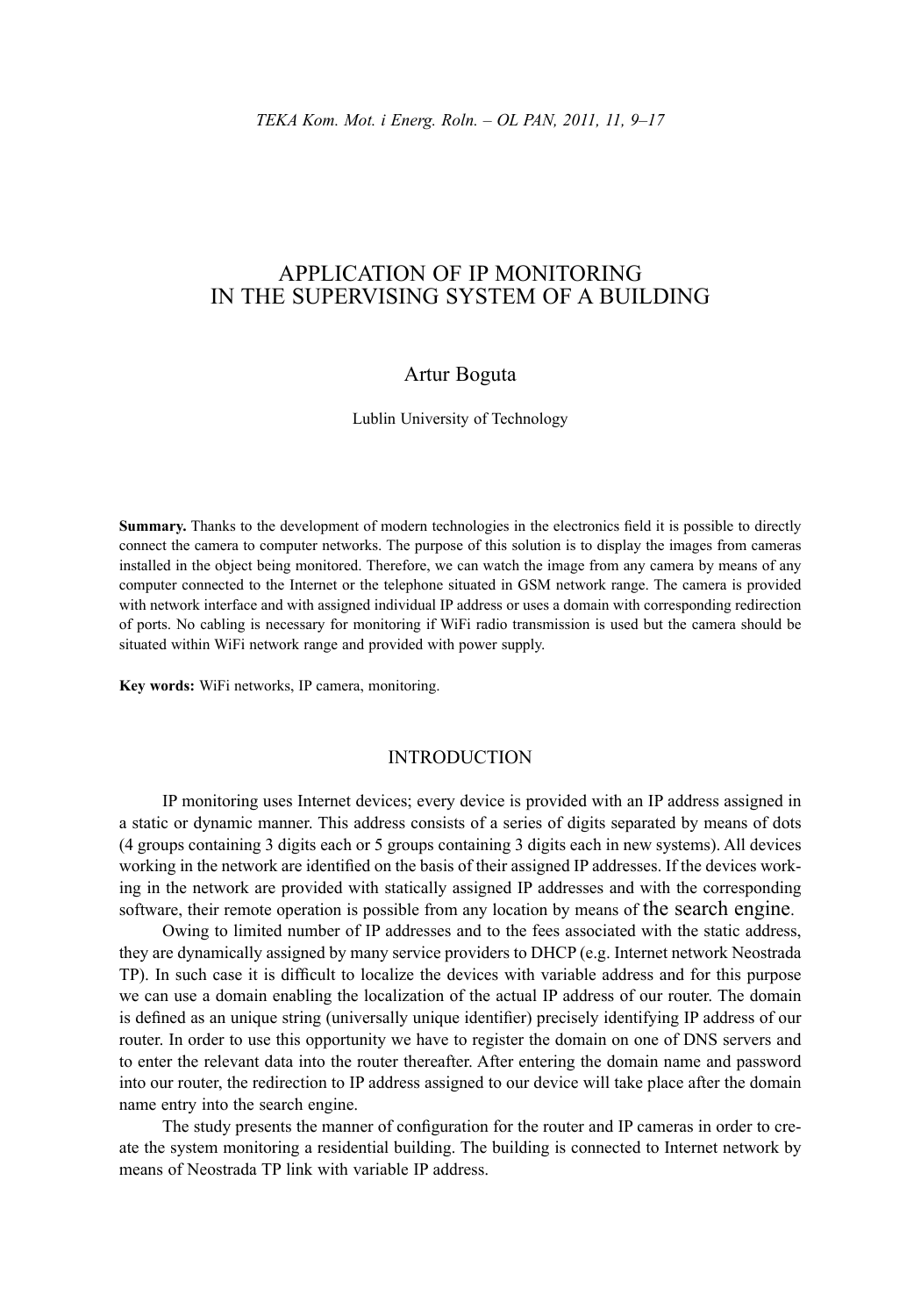10 Artur Boguta

Vigor DrayTek 2820Vn has been applied owing to stable operation and advanced configuration menu i.e. ADSL router. The router has been integrated with FI8916W and FI8905W IP cameras manufactured by Foscam and equipped with LAN and WLAN interface. FI8916W camera designed for indoor installation is provided with built-in loudspeaker and microphone and FI8905W camera is designed for outdoor installation. The both cameras are equipped with diode infrared radiators to enable the monitoring in complete darkness.

The layout diagram for the monitoring is illustrated in Fig.1.



Fig. 1. Hardware structure for Internet network including WiFi cameras.

Figure 1 illustrates the hardware structure used for the creation of the object monitoring system. The system consists of the following components:

- ADSL Vigor2820Vn router,
- five (5) FI8918W indoor cameras,
- three (3) FI 8905W outdoor cameras,
- FTP Qnap TS110 server,
- PC computers in the internal and external Internet network.

The cameras are connected with the router via WiFi radio network using WPA2 encryption and MAC filtration as the data transmission protection.

### CAMERA CONFIGURATION

The camera configurations have been carried out by means of Internet Explorer as the search engine and IP Camera Tool program. The program makes it possible to detect IP cameras which are initially connected with operating router by means of a cable. After the starting of IP Camera Tool program, the window is displayed (Fig. 2); this window contains IP addresses of all cameras con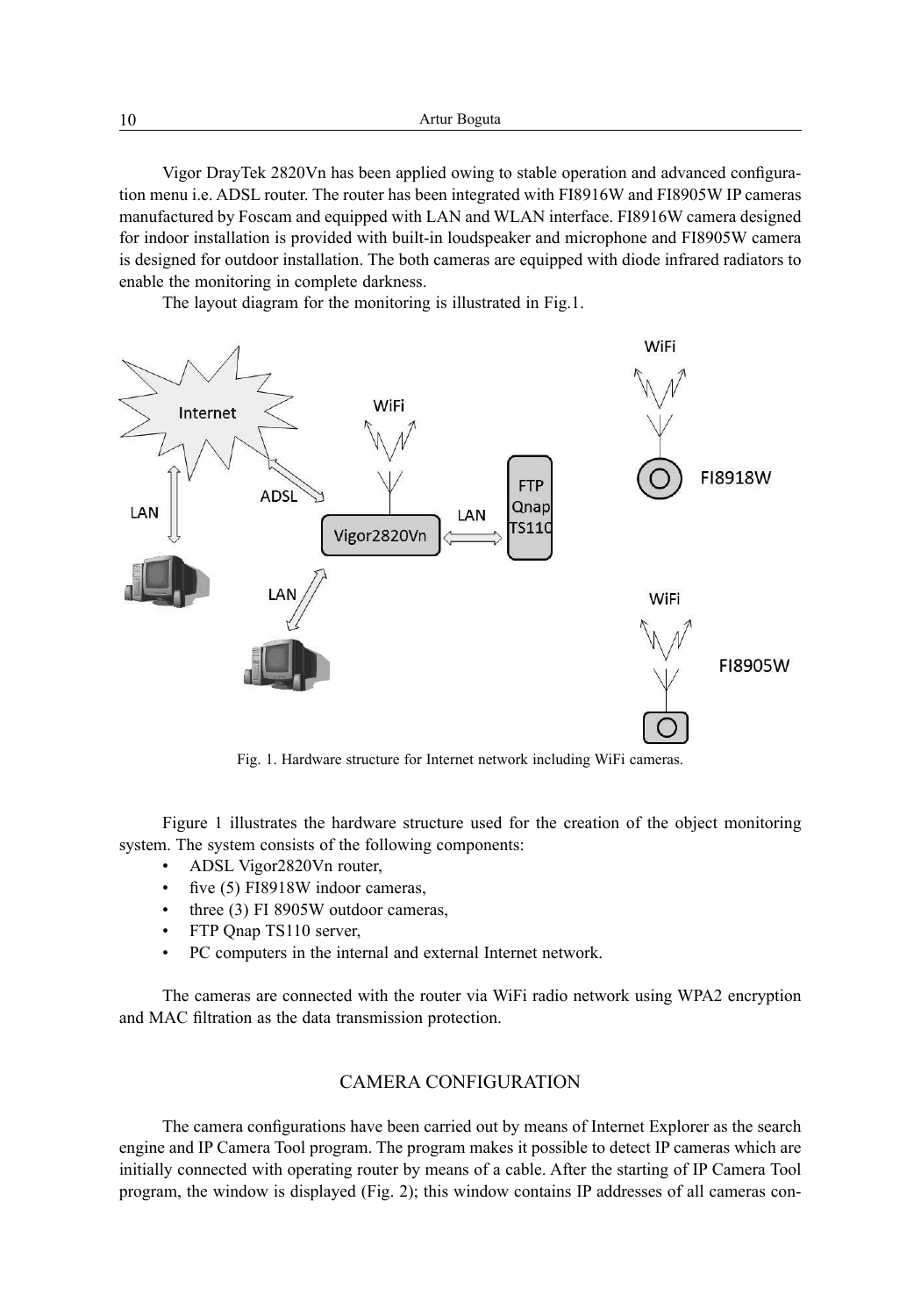nected to our router. Having selected the correct camera we have to perform its configuration to enable easy detection of and connection with the camera.

| P Camera Tool                                                                                                                                                |                                                                                                                                                                                                             | $   \square   \times  $ |
|--------------------------------------------------------------------------------------------------------------------------------------------------------------|-------------------------------------------------------------------------------------------------------------------------------------------------------------------------------------------------------------|-------------------------|
| <b>XXXXXXXXXXXXXXXXXXX</b><br><b>XXXXXXXXXXXXXXXXXX</b><br>XXXXXXXXXXXXXXXXX<br><b>XXXXXXXXXXXXXXXXXX</b><br>XXXXXXXXXXXXXXXXX<br><b>XXXXXXXXXXXXXXXXXXX</b> | Http://192.168.1.28.88<br>Http://192.168.1.23.83<br>Http://192.168.1.27:87<br>Http://192.168.1.22:82<br>Http://192.168.1.24:84<br>ittp://192.168.1.21:81<br>ttp://192.168.1.26:86<br>Http://192.168.1.25:85 |                         |

Fig. 2. Program window used for IP cameras searching

The first step of the camera configuration is the setting of administrator password. Figure 3 illustrates the configuration menu window enabling the change of the camera administrator password and addition of the new users.

| Device Info                                                             |                      |                         |                                     |
|-------------------------------------------------------------------------|----------------------|-------------------------|-------------------------------------|
| <b>Alias Settings</b>                                                   |                      | <b>Users Settings</b>   |                                     |
| Date&Time Settings                                                      | User                 | Password                | Group                               |
| <b>Users Settings</b>                                                   | admin                |                         | Administrator -                     |
| <b>Multi-Device Settings</b>                                            |                      |                         | Visitor                             |
| <b>Basic Network Settings</b>                                           |                      |                         |                                     |
| <b>Wireless Lan Settings</b>                                            |                      |                         | Visitor<br>$\blacktriangledown$     |
| <b>ADSL Settings</b>                                                    |                      |                         | Visitor<br>$\overline{\phantom{0}}$ |
| <b>UPnP</b> Settings                                                    |                      |                         | Visitor<br>$\overline{\phantom{0}}$ |
| <b>DDNS Service Settings</b>                                            |                      |                         | Visitor<br>$\overline{\phantom{a}}$ |
| <b>Mail Service Settings</b>                                            |                      |                         | $\overline{\phantom{0}}$<br>Visitor |
| <b>FTP Service Settings</b>                                             |                      |                         |                                     |
| Alarm Service Settings                                                  |                      |                         | $\overline{\phantom{a}}$<br>Visitor |
| <b>PTZ</b> Settings                                                     |                      | Refresh<br>Submit       |                                     |
| <b>Upgrade Device Firmware</b>                                          |                      |                         |                                     |
| <b>Backup &amp; Restore Settings</b><br><b>Restore Factory Settings</b> |                      |                         |                                     |
| <b>Reboot Device</b>                                                    |                      |                         |                                     |
| log                                                                     |                      |                         |                                     |
| Back                                                                    |                      |                         |                                     |
|                                                                         | Set Record Path      | C:\Users\Public\Documen | Browse                              |
|                                                                         | Set AlarmRecord Path | C:\Users\Public\Documen | <b>Browse</b>                       |

Fig. 3. Menu window for camera users

After the setting of administrator password, the assignment of the static IP address and port has been commenced. It should be emphasized that the camera IP address setting should be included in the router addresses pool assigned dynamically to DHCP and that the port should not be used by other devices in the network. The settings for the address and port are illustrated in Fig. 4.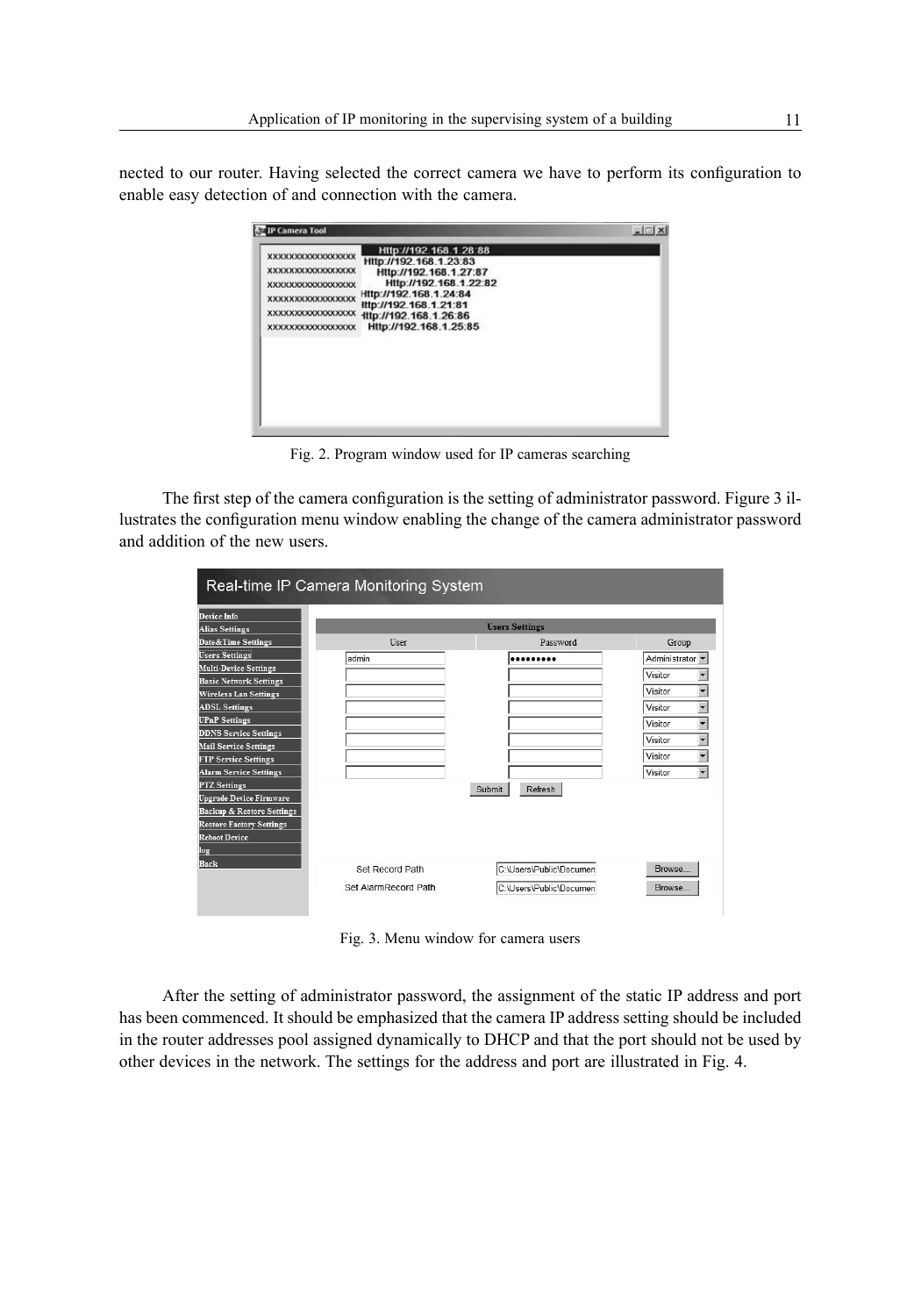| <b>Device Info</b>                   |                            |                               |
|--------------------------------------|----------------------------|-------------------------------|
| <b>Alias Settings</b>                |                            | <b>Basic Network Settings</b> |
| Date&Time Settings                   | Obtain IP from DHCP Server | п                             |
| <b>Users Settings</b>                | <b>IP Addr</b>             | 192.168.1.26                  |
| <b>Multi-Device Settings</b>         | <b>Subnet Mask</b>         | 255 255 255.0                 |
| <b>Basic Network Settings</b>        | Gateway                    | 192.168.1.1                   |
| <b>Wireless Lan Settings</b>         |                            |                               |
| <b>ADSL Settings</b>                 | <b>DNS Server</b>          | 192.168.1.1                   |
| <b>UPnP</b> Settings                 | <b>Http Port</b>           | 86                            |
| <b>DDNS Service Settings</b>         | Network Lamp               | ₽                             |
| <b>Mail Service Settings</b>         |                            |                               |
| <b>FTP Service Settings</b>          |                            | Submit<br>Refresh             |
| <b>Alarm Service Settings</b>        |                            |                               |
| <b>PTZ</b> Settings                  |                            |                               |
| <b>Upgrade Device Firmware</b>       |                            |                               |
| <b>Backup &amp; Restore Settings</b> |                            |                               |
| <b>Restore Factory Settings</b>      |                            |                               |
| <b>Reboot Device</b>                 |                            |                               |
|                                      |                            |                               |

Fig. 4. Window containing the camera IP address settings menu

The next phase consists in the setting of WiFi radio interface between the camera and router. Therefore we have to open Wireless Lan Settings tab between the camera and router and to find the radio networks as well as to select our network and to enter WPA encryption password thereafter. If MAC fi ltration is activated we have to enter mac-address of the camera into router menu and to enable radio connection with the camera. An example of WiFi network in camera is illustrated in Fig. 5.

| Device Info                          |                       |                                                                                   |
|--------------------------------------|-----------------------|-----------------------------------------------------------------------------------|
| <b>Alias Settings</b>                |                       | Windows I on Settings                                                             |
| Date&Time Settings                   |                       | <b>XXXXXX</b><br>1[00507f68e8b1] infra WPA/WPA2-PSK                               |
| <b>Users Settings</b>                |                       | <b>XXXXXXX</b><br>'1[00507f546019] infra<br>T00507f546018] infra<br><b>XXXXXX</b> |
| <b>Multi-Device Settings</b>         | Wireless Network List | [00507f68e8b0] infra<br><b>XXXXXXX</b>                                            |
| <b>Basic Network Settings</b>        |                       |                                                                                   |
| <b>Wireless Lan Settings</b>         |                       | Scan                                                                              |
| <b>ADSL Settings</b>                 | Using Wireless Lan    | ⊽                                                                                 |
| <b>UPnP</b> Settings                 | <b>SSID</b>           | ABdomDT                                                                           |
| <b>DDNS Service Settings</b>         | Encryption            | WPA2 Personal (AES)<br>$\overline{\phantom{a}}$                                   |
| <b>Mail Service Settings</b>         |                       | <b>XXXXXXXXXXX</b>                                                                |
| <b>FTP Service Settings</b>          | Share Key             |                                                                                   |
| <b>Alarm Service Settings</b>        |                       | Refresh<br>Submit                                                                 |
| <b>PTZ</b> Settings                  |                       |                                                                                   |
| <b>Upgrade Device Firmware</b>       |                       |                                                                                   |
| <b>Backup &amp; Restore Settings</b> |                       |                                                                                   |
| <b>Restore Factory Settings</b>      |                       |                                                                                   |
| <b>Reboot Device</b>                 |                       |                                                                                   |
| log                                  |                       |                                                                                   |
| Back                                 |                       |                                                                                   |

Fig. 5. Window containing the settings of wireless WLAN network

An image can be transmitted and recorded by the camera in case of movement detection in its field of view. Additionally the camera activates a sound signal informing the operator about the zone infringement. Furthermore it is possible to transmit the pictures from the camera to E-mail address or their registration on FTP server. The configuration of E-mail service is illustrated in Fig. 6 and FTP server configuration in Fig. 7.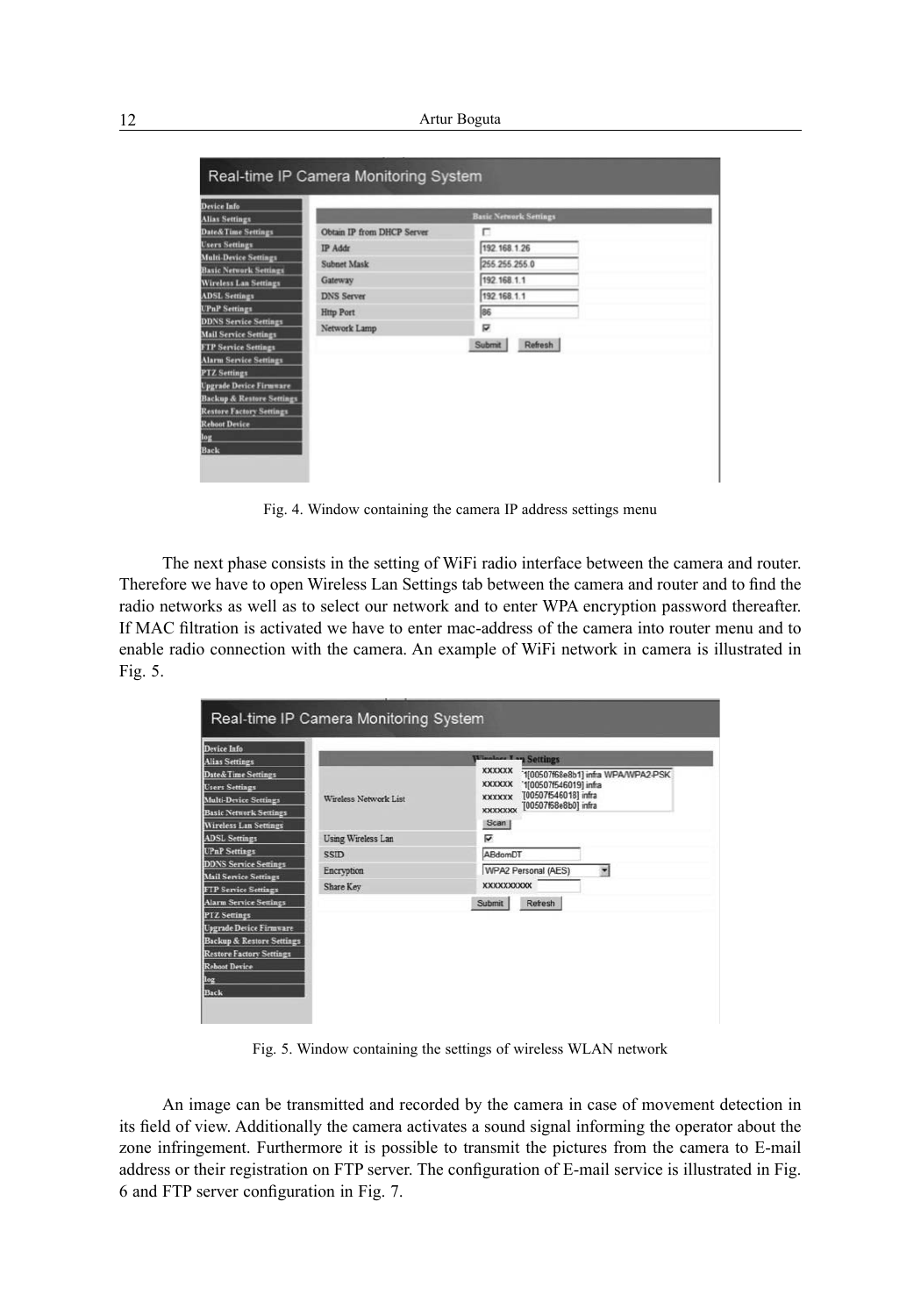| Device Info                                          |                            |                                             |
|------------------------------------------------------|----------------------------|---------------------------------------------|
| <b>Alias Settings</b>                                |                            | <b>Mail Service Settings</b>                |
| Date&Time Settings                                   | Sender                     | <b>XXXXX@XXXXXXXXXX</b>                     |
| <b>Users Settings</b>                                | Receiver 1                 | xxxxx@xxxxxxxxxx                            |
| <b>Multi-Device Settings</b>                         | Receiver <sub>2</sub>      |                                             |
| <b>Basic Network Settings</b>                        | Receiver 3                 |                                             |
| <b>Wireless Lan Settings</b>                         |                            |                                             |
| <b>ADSL Settings</b>                                 | Receiver 4                 |                                             |
| <b>UPnP</b> Settings<br><b>DDNS Service Settings</b> | <b>SMTP Server</b>         | poczta.o2.pl                                |
| <b>Mail Service Settings</b>                         | <b>SMTP Port</b>           | 587                                         |
| <b>FTP Service Settings</b>                          | Need Authentication        | ⊽                                           |
| <b>Alarm Service Settings</b>                        | <b>SMTP User</b>           | <b>XXXXXXXXXXX</b>                          |
| <b>PTZ</b> Settings                                  | <b>SMTP Password</b>       |                                             |
| <b>Upgrade Device Firmware</b>                       |                            |                                             |
| <b>Backup &amp; Restore Settings</b>                 |                            | Test<br>Please set at first, and then test. |
| <b>Restore Factory Settings</b>                      | Report Internet IP by Mail | ⊽                                           |
| <b>Reboot Device</b>                                 |                            | Submit<br>Refresh                           |
| log                                                  |                            |                                             |
| <b>Back</b>                                          |                            |                                             |

Fig. 6. Configuration of E-mail account for the transmission and receipt of pictures recorded by the camera at the time of zone infringement

| Device Info                          |                         |                                                    |
|--------------------------------------|-------------------------|----------------------------------------------------|
| <b>Alias Settings</b>                |                         | <b>FTP Service Settings</b>                        |
| <b>Date&amp;Time Settings</b>        | FTP Server              | 192.168.1.11                                       |
| <b>Users Settings</b>                | FTP Port                | 21                                                 |
| <b>Multi-Device Settings</b>         | FTP User                | admin                                              |
| <b>Basic Network Settings</b>        |                         |                                                    |
| <b>Wireless Lan Settings</b>         | FTP Password            |                                                    |
| <b>ADSL Settings</b>                 | FTP Upload Folder       | Qrecordings/Kamera6                                |
| <b>UPnP Settings</b>                 | FTP Mode                | PASV -                                             |
| <b>DDNS Service Settings</b>         |                         |                                                    |
| <b>Mail Service Settings</b>         |                         | <b>Test</b><br>Please set at first, and then test. |
| <b>FTP Service Settings</b>          | <b>Upload Image Now</b> | п                                                  |
| <b>Alarm Service Settings</b>        |                         | Submit<br>Refresh                                  |
| <b>PTZ</b> Settings                  |                         |                                                    |
| <b>Upgrade Device Firmware</b>       |                         |                                                    |
| <b>Backup &amp; Restore Settings</b> |                         |                                                    |
| <b>Restore Factory Settings</b>      |                         |                                                    |
| <b>Reboot Device</b>                 |                         |                                                    |
|                                      |                         |                                                    |
| Back                                 |                         |                                                    |

Fig. 7. Configuration of the account on FTP server for the transmission and receipt of pictures recorded by the camera at the time of zone infringement

In order to enable the transmission of the pictures by the camera in case of detected movement, it is necessary to set the camera sensitivity and the sequence of the transmission of the pictures. Additionally it is possible to set the time of picture recording by the camera. An example of settings for the camera is illustrated in Fig. 8.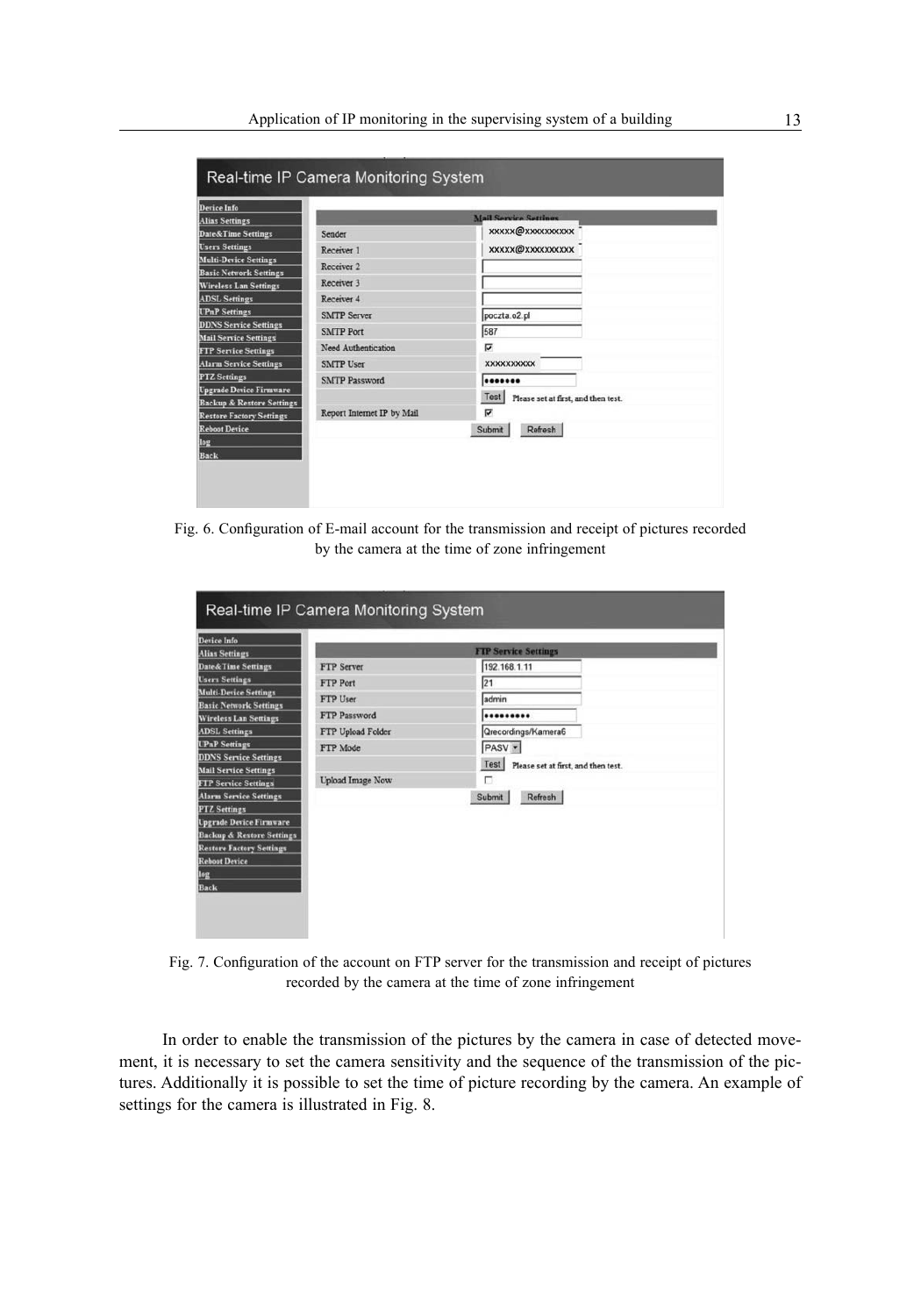14 Artur Boguta

| Device Info<br><b>Alias Settings</b> |                                                                                                     | <b>Alarm Service Settings</b>                                               |
|--------------------------------------|-----------------------------------------------------------------------------------------------------|-----------------------------------------------------------------------------|
| <b>Date&amp;Time Settings</b>        | Motion Detect Armed                                                                                 | ⊽                                                                           |
| <b>Users Settings</b>                | Motion Detect Sensibility                                                                           | $\overline{\phantom{a}}$<br>4                                               |
| <b>Multi-Device Settings</b>         |                                                                                                     |                                                                             |
| <b>Basic Network Settings</b>        | Send Mail on Alarm                                                                                  | ⊽                                                                           |
| <b>Wireless Lan Settings</b>         | Upload Image on Alarm                                                                               | ⊽                                                                           |
| <b>ADSL Settings</b>                 | Upload Interval (Seconds)                                                                           | 1                                                                           |
| <b>UPnP</b> Settings                 | Scheduler                                                                                           | ⊽                                                                           |
| <b>DDNS Service Settings</b>         | $\overline{2}$<br>Day 0<br>$\mathbf{1}$<br>$\overline{\mathbf{3}}$<br>5<br>7<br>$\overline{4}$<br>6 | 20 21<br>8<br>9<br>12<br>13 14 15<br>18 19<br>22<br>23<br>10<br>11<br>16 17 |
| <b>Mail Service Settings</b>         | Sun                                                                                                 |                                                                             |
| <b>FTP Service Settings</b>          | Mon                                                                                                 |                                                                             |
| <b>Alarm Service Settings</b>        | Tue<br>Wed                                                                                          |                                                                             |
| <b>PTZ Settings</b>                  | Thu                                                                                                 |                                                                             |
| <b>Upgrade Device Firmware</b>       | Fri                                                                                                 |                                                                             |
| <b>Backup &amp; Restore Settings</b> | Sat                                                                                                 |                                                                             |
| <b>Restore Factory Settings</b>      |                                                                                                     | Submit<br>Refresh                                                           |
| <b>Reboot Device</b>                 |                                                                                                     |                                                                             |
| log                                  |                                                                                                     |                                                                             |

Fig. 8. Settings for alarm and sequence of the transmission of pictures at the time of zone infringement

## ROUTER SETTINGS

After these settings the camera will be visible in internal network and will send recorded pictures to the E-mail address and will record them on FTP server. In order to enable the access to the cameras from the computers connected to the external network, it is necessary to set the domain and to redirect the ports to IP addresses. An example of settings for the router is illustrated in Fig. 9.

| Auto Logout                                                                                                                                                                                                                                                                                                                                                                                                                                                                 |                                                                                                                                                                                  |                                                                                                                                      |                                                                                                               |                |
|-----------------------------------------------------------------------------------------------------------------------------------------------------------------------------------------------------------------------------------------------------------------------------------------------------------------------------------------------------------------------------------------------------------------------------------------------------------------------------|----------------------------------------------------------------------------------------------------------------------------------------------------------------------------------|--------------------------------------------------------------------------------------------------------------------------------------|---------------------------------------------------------------------------------------------------------------|----------------|
| <b>Quick Start Wizard</b><br><b>Service Activation Wizard</b><br><b>Online Status</b>                                                                                                                                                                                                                                                                                                                                                                                       | Index:1                                                                                                                                                                          | Applications >> Dynamic DNS Setup >> Dynamic DNS Account Setup                                                                       |                                                                                                               |                |
| <b>WAN</b><br><b>LAN</b><br><b>NAT</b><br>Firewall<br><b>Objects Setting</b><br><b>CSM</b><br><b>Bandwidth Management</b><br><b>Applications</b><br>Dynamic DNS<br>$\blacktriangleright$ Schedule<br>P RADIUS<br>$\blacktriangleright$ [[ $PnP$ ]<br>$\blacktriangleright$ IGMP<br>Wake on LAN<br><b>VPN and Remote Access</b><br><b>Certificate Management</b><br>VolP<br><b>Wireless LAN</b><br><b>USB Application</b><br><b>System Maintenance</b><br><b>Diagnostics</b> | Ⅳ Enable Dynamic DNS Account<br>WAN Interface<br>Service Provider<br>Service Type<br>Domain Name<br>Login Name<br>Password<br>$\Gamma$ Wildcards<br>□ Backup MX<br>Mail Extender | WAN1 First -<br>dyndns.org (www.dyndns.org)<br>Dynamic <b>v</b><br><b>KOODOOX</b><br>000000000000000<br>XXXXXXXXX<br><br>OK<br>Clear | $\overline{\phantom{a}}$<br>Ξ<br>ha xxxxxxxxxxxxxxx<br>(max. 64 characters)<br>(max. 23 characters)<br>Cancel |                |
| <b>Support Area</b><br>۳<br><b>Droduct Dogistration</b><br><b>Status: Ready</b>                                                                                                                                                                                                                                                                                                                                                                                             |                                                                                                                                                                                  | Internet   Tryb chroniony: włączony                                                                                                  |                                                                                                               | $44 - 100\%$ . |

Fig. 9. Domain setting in router menu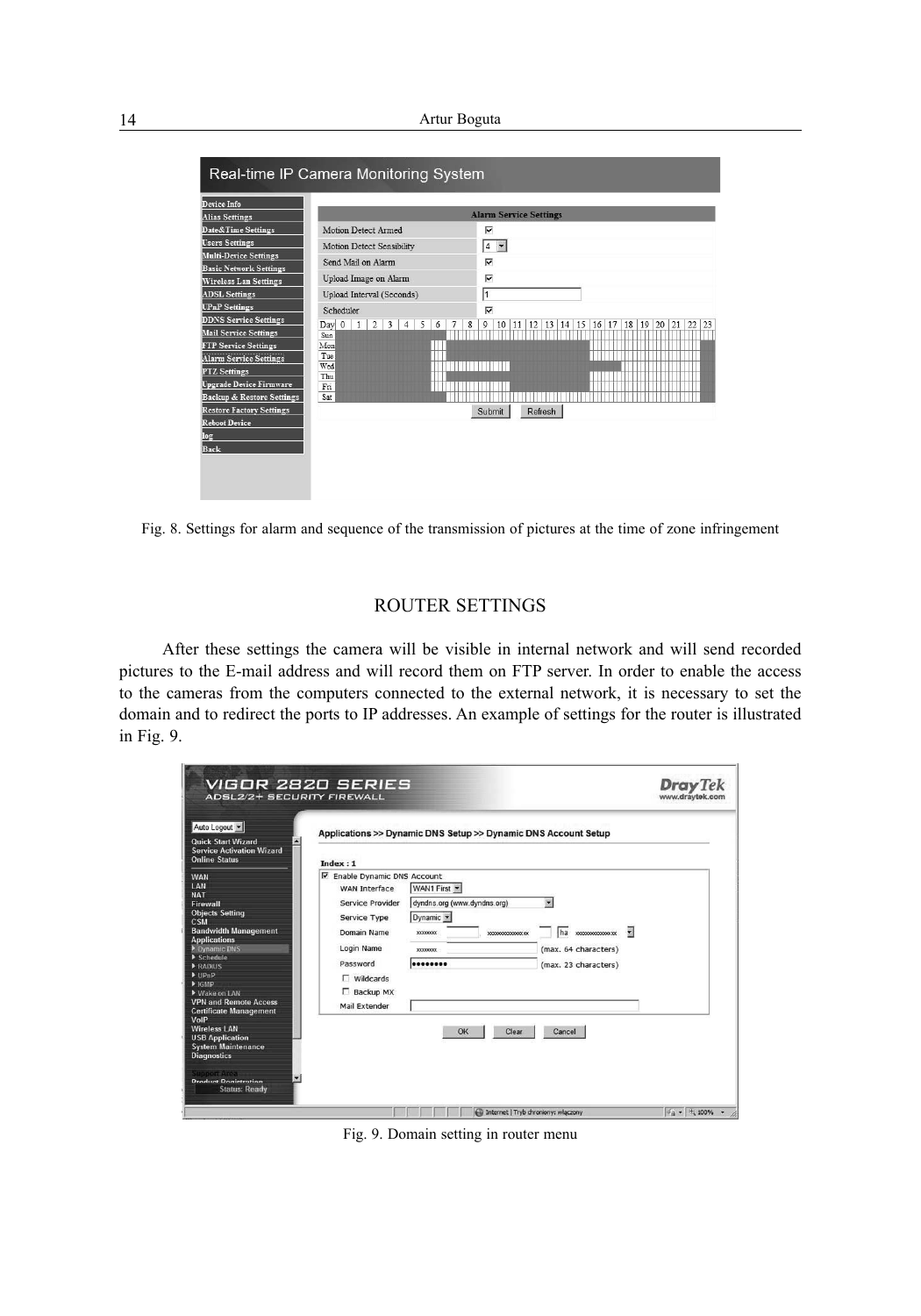Having redirected the ports (Fig. 10) we can watch the situation in the object being monitored in real time.

| Auto Logout<br><b>Quick Start Wizard</b>                                                               |    | NAT >> Open Ports >> Edit Open Ports |                                                   |    |                 |                        |        |                          |                   |          |
|--------------------------------------------------------------------------------------------------------|----|--------------------------------------|---------------------------------------------------|----|-----------------|------------------------|--------|--------------------------|-------------------|----------|
| <b>Service Activation Wizard</b><br><b>Online Status</b>                                               |    | Index No. 2                          |                                                   |    |                 |                        |        |                          |                   |          |
| <b>WAN</b><br><b>IAN</b><br><b>NAT</b><br>Port Redirection<br>DMZ Host<br>Den Ports<br>Address Mapping |    | <b>Ⅳ</b> Enable Open Ports           | Comment<br>WAN Interface<br><b>Local Computer</b> |    | Salon           | WAN1 -<br>192.168.1.21 |        | Choose PC                |                   |          |
| Port Trigger<br>Firewall                                                                               |    | Protocol<br>Start Port               |                                                   |    | <b>End Port</b> | Protocol               |        |                          | <b>Start Port</b> | End Port |
| <b>Objects Setting</b><br>CSM                                                                          | 1. | TCP/UDP -                            | 81                                                |    | 81              | 6.                     |        | $\overline{\phantom{a}}$ | Iо                | 10       |
| <b>Bandwidth Management</b>                                                                            | 2. | ----                                 | $\sqrt{0}$<br>▼                                   |    | $\sqrt{0}$      | 7.                     |        | $\overline{\phantom{a}}$ | Iо                | 10       |
| <b>Applications</b><br><b>VPN and Remote Access</b>                                                    | 3. |                                      | Ξ<br>lo                                           |    | 10              | 8.                     |        | $\overline{\phantom{0}}$ | 10                | 10       |
| <b>Certificate Management</b>                                                                          | 4. |                                      | $\overline{\mathbf{z}}$<br>Iо                     |    | 10              | 9.                     |        | $\overline{\phantom{0}}$ | Iо                | 10       |
| <b>Wireless LAN</b><br><b>USB Application</b><br><b>System Maintenance</b>                             | 5. |                                      | $\overline{\phantom{a}}$<br>Iо                    |    | 10              | 10.                    |        | $\overline{r}$           | Iо                | 10       |
| <b>Diagnostics</b><br><b>Support Area</b><br><b>Product Registration</b><br><b>Status: Ready</b>       |    |                                      |                                                   | OK |                 | Clear                  | Cancel |                          |                   |          |

Fig. 10. Ports redirection window

IP cameras manipulators windows are illustrated in Fig. 11 and 12. The purpose of virtual manipulator of an indoor camera is to enable its rotation towards the object we want to watch. The manipulator can serve nine IP cameras simultaneously.



Fig. 11. Indoor camera manipulator window OBRAZ Z KAMERY = Picture from camera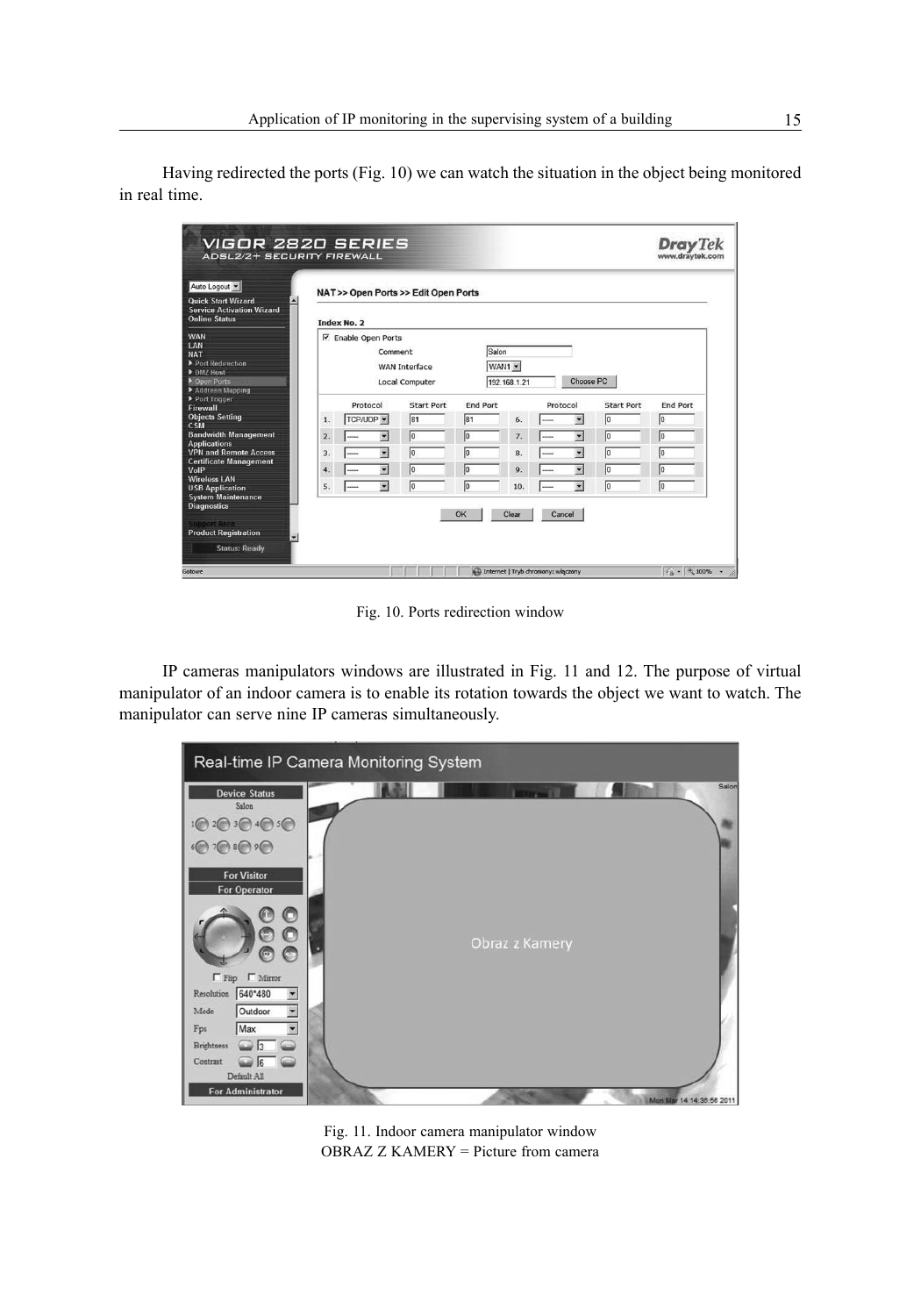

Fig. 12. Outdoor camera manipulator window OBRAZ Z KAMERY = Picture from camera

#### **CONCLUSIONS**

IP cameras entering into monitoring systems eliminate the conventional cameras which have to be connected with the monitoring station by means of cables.

Owing to their unlimited capabilities created by the software of the cameras, it is possible to perform the monitoring from any location on Earth and to reproduce the record from the cameras at any place provided with the computer connected to Internet network.

The pictures can be sent by IP camera to specified E-mail address. Therefore the record can not be removed from the camera by the person infringing the zone being protected.

However there is an disadvantage of IP cameras, because they are completely dependent on the Internet network. They are unable to perform their role in case of Internet failure but the picture is recorded on local servers.

### **REFERENCES**

- 1. Tanenbaun S. Sieci komputerowe [Computer Networks]. Published by Helion 2004.
- 2. Danowski B. WiFi. Domowe sieci bezprzewodowe [Home Wireless Networks]. Published by Helion 2010.
- 3. Serafin M. Sieci VPN. Zdalna praca i bezpieczeństwo danych [VPN networks. Remote work and data security]. Published by Helion 2009.
- 4. Kurytnik P; Karpiński M. Bezprzewodowa transmisja informacji [Wireless transmission of information]. Published by PAK 2008.
- 5. Ross J. Sieci bezprzewodowe. Przewodnik po sieciach WiFi i szerokpamowych sieciach bezprzewodowych [Wireless networks. Guide to WiFi networks and wireless networks]. Published by Helion 2009.